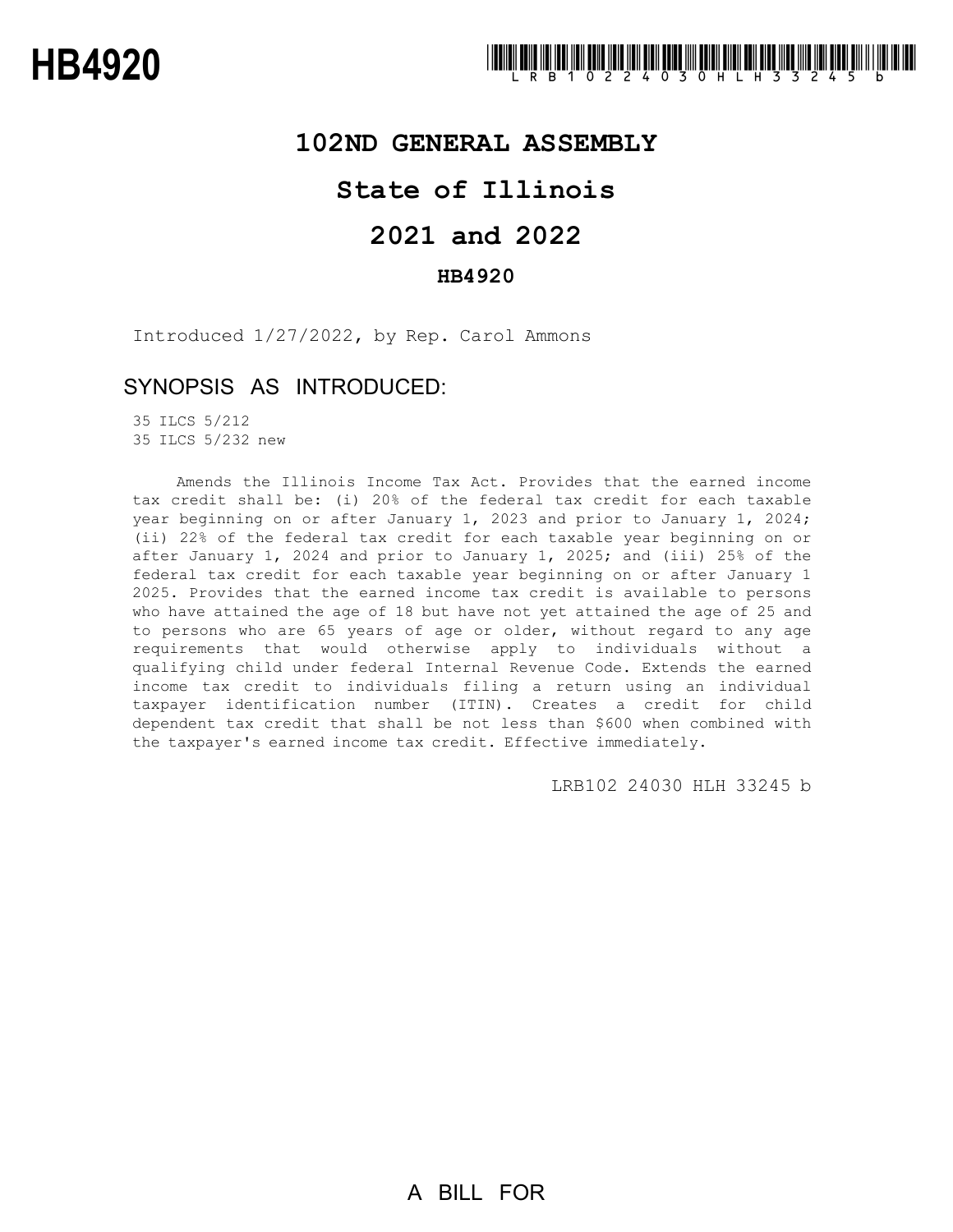### 1

AN ACT concerning revenue.

#### **Be it enacted by the People of the State of Illinois, represented in the General Assembly:** 2 3

Section 5. The Illinois Income Tax Act is amended by changing Section 212 and by adding Section 232 as follows: 4 5

#### (35 ILCS 5/212) 6

7

Sec. 212. Earned income tax credit.

(a) With respect to the federal earned income tax credit allowed for the taxable year under Section 32 of the federal Internal Revenue Code, 26 U.S.C. 32, each individual taxpayer is entitled to a credit against the tax imposed by subsections (a) and (b) of Section 201 in an amount equal to (i) 5% of the federal tax credit for each taxable year beginning on or after January 1, 2000 and ending prior to December 31, 2012, (ii) 7.5% of the federal tax credit for each taxable year beginning on or after January 1, 2012 and ending prior to December 31, 2013, (iii) 10% of the federal tax credit for each taxable year beginning on or after January 1, 2013 and beginning prior to January 1, 2017, (iv) 14% of the federal tax credit for each taxable year beginning on or after January 1, 2017 and beginning prior to January 1, 2018, and (v) 18% of the federal tax credit for each taxable year beginning on or after January 1, 2018 and beginning prior to January 1, 2023, (vi) 20% of the 8 9 10 11 12 13 14 15 16 17 18 19 20 21 22 23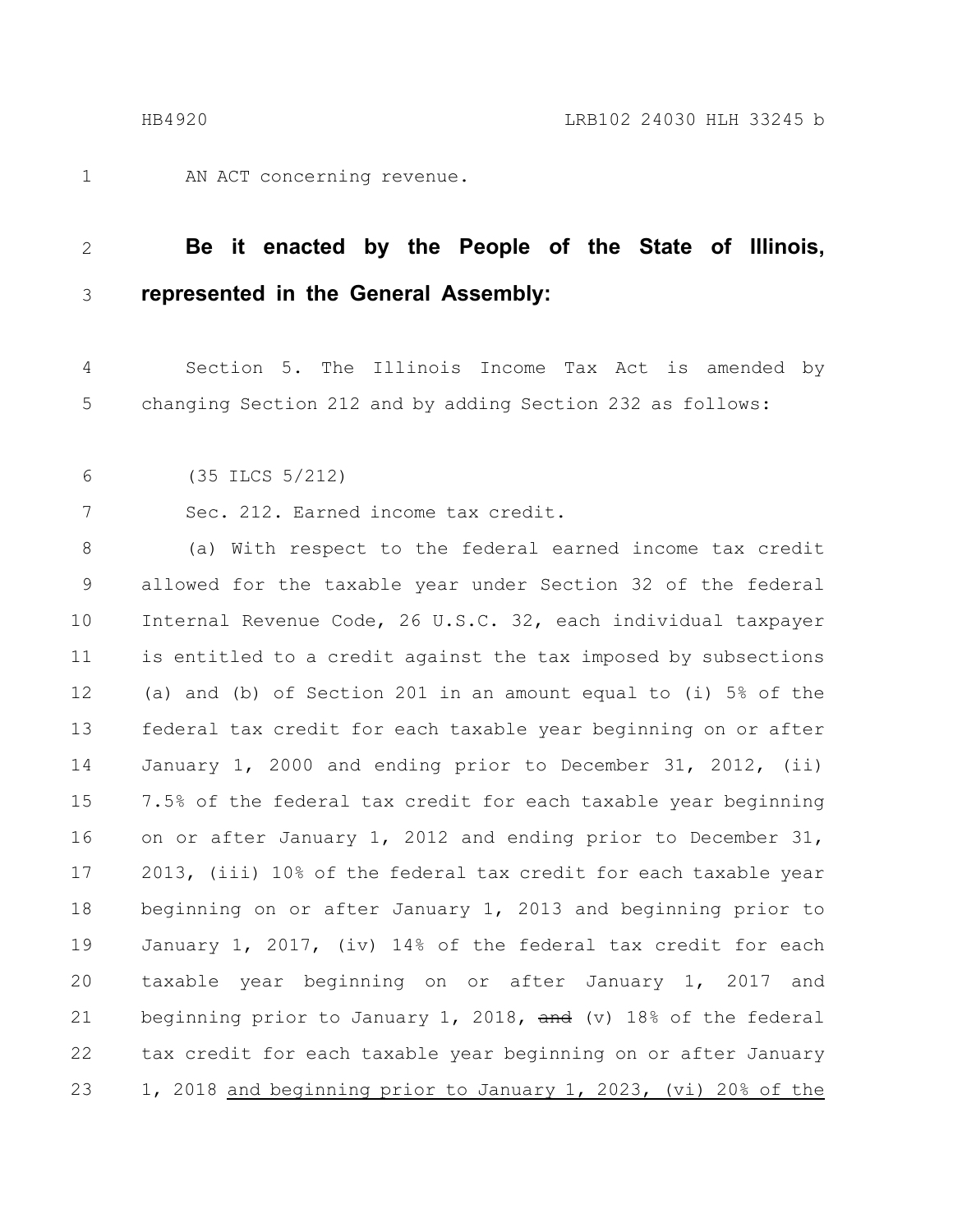federal tax credit for each taxable year beginning on or after January 1, 2023 and prior to January 1, 2024, (vii) 22% of the federal tax credit for each taxable year beginning on or after January 1, 2024 and prior to January 1, 2025, and (viii) 25% of the federal tax credit for each taxable year beginning on or after January 1, 2025. 1 2 3 4 5 6

For a non-resident or part-year resident, the amount of the credit under this Section shall be in proportion to the amount of income attributable to this State. 7 8 9

(b) For taxable years beginning before January 1, 2003, in no event shall a credit under this Section reduce the taxpayer's liability to less than zero. For each taxable year beginning on or after January 1, 2003, if the amount of the credit exceeds the income tax liability for the applicable tax year, then the excess credit shall be refunded to the taxpayer. The amount of a refund shall not be included in the taxpayer's income or resources for the purposes of determining eligibility or benefit level in any means-tested benefit program administered by a governmental entity unless required by federal law. 10 11 12 13 14 15 16 17 18 19 20

(b-5) For taxable years beginning on or after January 1, 2023, each individual taxpayer who has attained the age of 18 during the taxable year but has not yet attained the age of 25 is entitled to the credit under paragraph (a) based on the federal tax credit for which they would have been eligible without regard to any age requirements that would otherwise 21 22 23 24 25 26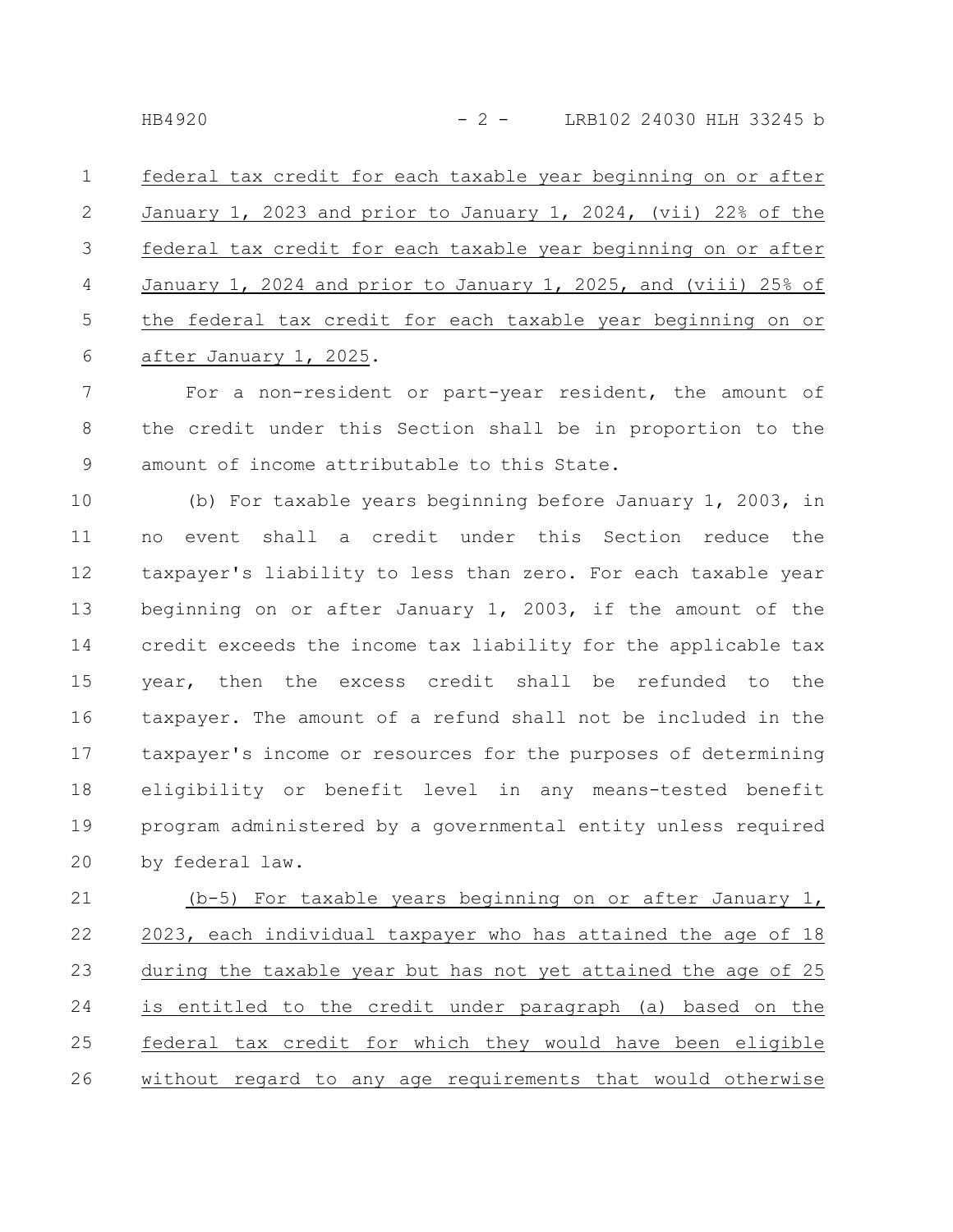#### apply to individuals without a qualifying child in Section  $32(c)(1)(A)(ii)$  of the federal Internal Revenue Code. 1 2

(b-10) For taxable years beginning on or after January 1, 2023, each individual taxpayer who has attained the age of 65 or older during the taxable year is entitled to the credit under paragraph (a) based on the federal tax credit for which they would have been eligible without regard to any age requirements that would otherwise apply to individuals without a qualifying child in Section  $32(c)(1)(A)(ii)$  of the federal Internal Revenue Code. 3 4 5 6 7 8 9 10

(b-15) For taxable years beginning on or after January 1, 2023, each individual taxpayer filing a return using an individual taxpayer identification number (ITIN) as prescribed under Section 6109 of the Internal Revenue Code, other than a Social Security number issued pursuant to Section 205(c)(2)(A) of the Social Security Act, is entitled to the credit under paragraph (a) based on the federal tax credit for which they would have been eligible without applying the restrictions regarding social security numbers in Section 32(m) of the federal Internal Revenue Code. 11 12 13 14 15 16 17 18 19 20

#### (c) This Section is exempt from the provisions of Section 250. 21 22

- (Source: P.A. 100-22, eff. 7-6-17.) 23
- (35 ILCS 5/232 new) 24
- Sec. 232. Child dependent tax credit. 25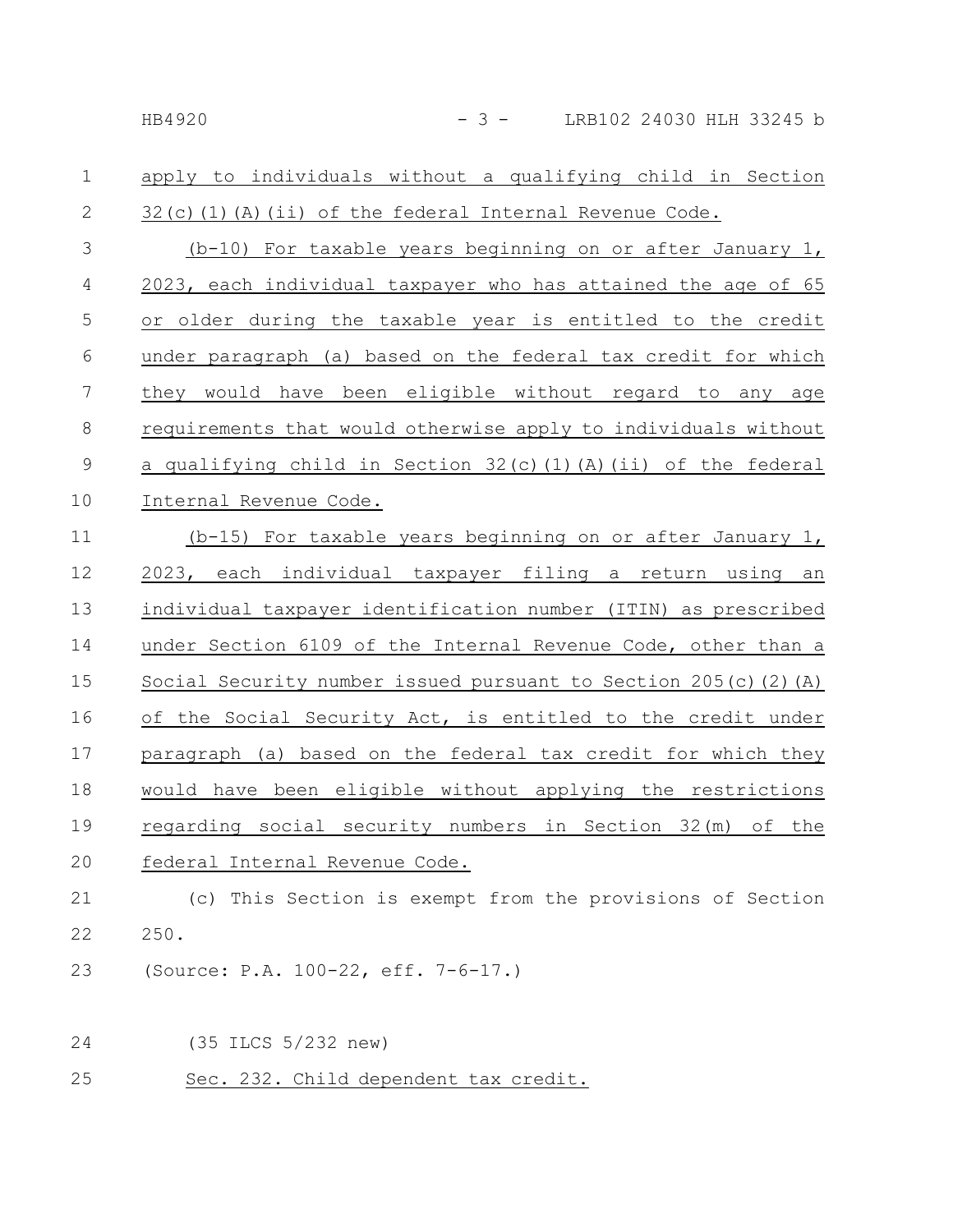| $\mathbf{1}$    | (a) For each taxable year beginning on or after January 1,     |
|-----------------|----------------------------------------------------------------|
| $\sqrt{2}$      | 2024, there shall be allowed against the tax imposed by        |
| $\mathcal{S}$   | subsections (a) and (b) of Section 201, to each eligible       |
| $\overline{4}$  | caregiver, an eligible dependent tax credit in an amount equal |
| 5               | to not less than \$600, except as otherwise provided by this   |
| $\sqrt{6}$      | Section.                                                       |
| $7\phantom{.0}$ | (b) The credit amount allowed shall be not less than \$600     |
| 8               | regardless of the number of qualified dependents the taxpayer  |
| $\mathsf 9$     | has. The credit amount allowed per taxpayer per taxable year   |
| 10              | shall be determined as follows:                                |
| 11              | (1) If the credit amount allowed pursuant to Section           |
| 12              | 212 is less than \$600, then the credit amount allowed         |
| 13              | pursuant to this Section shall be an amount such that the      |
| 14              | total amount of credit allowed to a taxpayer under both        |
| 15              | this Section and Section 212 is equal to \$600.                |
| 16              | If the credit amount allowed pursuant to Section<br>(2)        |
| 17              | 212 is \$600 or more, then the credit amount allowed           |
| 18              | pursuant to this Section shall be zero.                        |
| 19              | For each taxable year beginning on or after<br>(3)             |
| 20              | January 1, 2025, if the credit amount allowed pursuant to      |
| 21              | Section 212 is zero dollars, the credit amount allowed         |
|                 |                                                                |

- pursuant to this section shall be \$600. 22
- (c) For purposes of this Section: 23

"Eligible caregiver" means a taxpayer who provides uncompensated care for a qualified dependent and who would otherwise meet the requirements of an eligible individual 24 25 26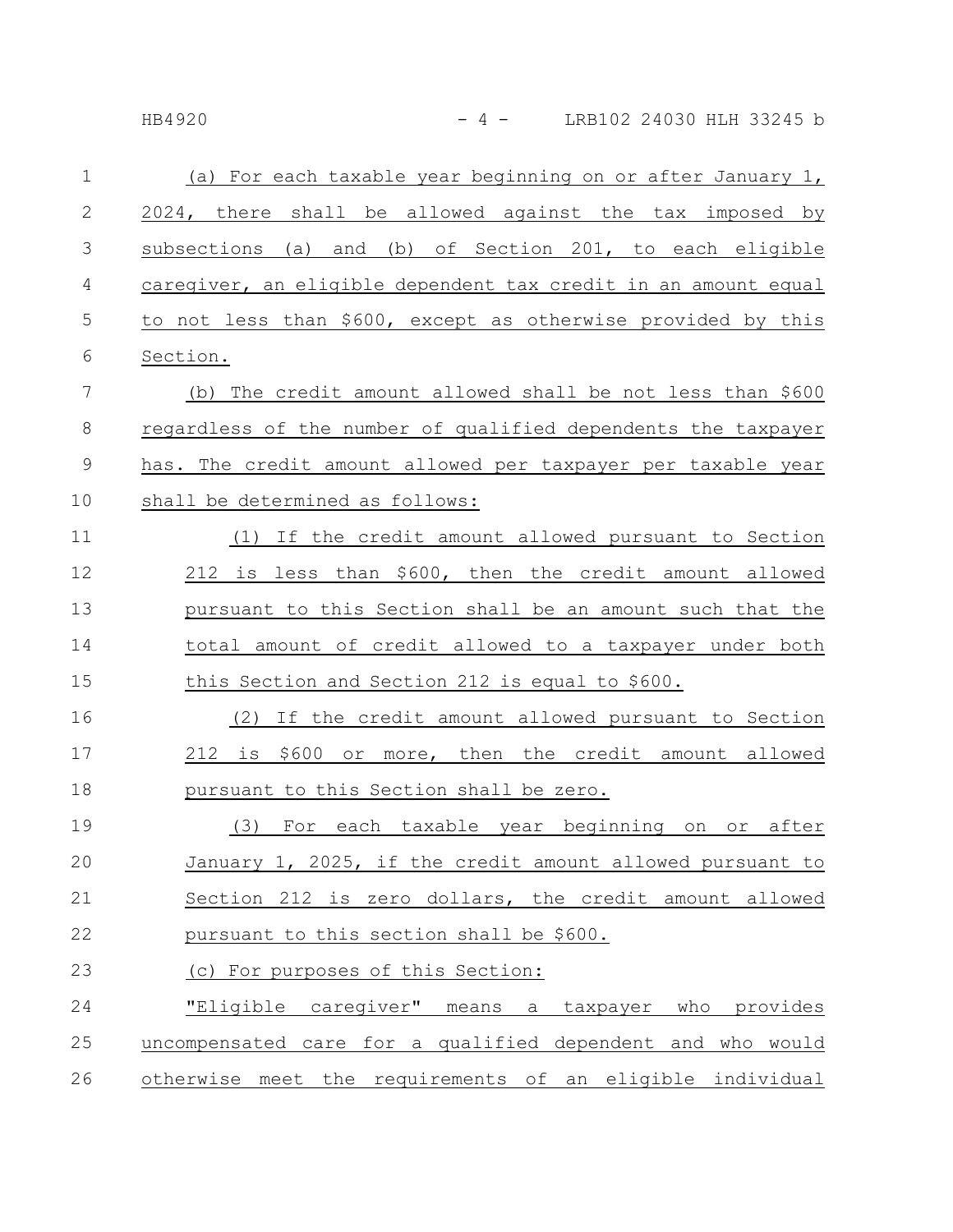|  |  |  |  |  |  |  | pursuant to Section 212, except as follows: |  |
|--|--|--|--|--|--|--|---------------------------------------------|--|
|--|--|--|--|--|--|--|---------------------------------------------|--|

| $\overline{2}$ | (1) the eligible caregiver or the qualified dependent,            |
|----------------|-------------------------------------------------------------------|
| 3              | or both, may have a taxpayer identification number that is        |
| 4              | a social security number or is a federal individual               |
| 5              | taxpayer identification number; and                               |
| 6              | (2) for each taxable year beginning on or after                   |
| 7              | January 1, 2025, an eligible caregiver is not required to         |
| 8              | have qualifying earned income as defined under Section            |
| $\mathcal{G}$  | $32(c)$ (2) (A) and (B) of the federal Internal Revenue Code      |
| 10             | for the taxable year.                                             |
| 11             | "Qualified dependent" means a child who is under the age          |
| 12             | of 17 and for whom the taxpayer is allowed an additional          |
| 13             | exemption under Section 204 during the taxable year in which      |
| 14             | the credit is claimed.                                            |
| 15             | (d) For taxable years beginning on or after January 1,            |
| 16             | 2023, if the amount allowable as a credit under this Section      |
| 17             | exceeds the tax liability computed under this Act for the         |
| 18             | taxable year, then the excess shall be refunded to the            |
| 19             | taxpayer.                                                         |
| 20             | (e) The Department of Revenue may adopt rules necessary or        |
| 21             | appropriate to carry out the purposes of this Section.            |
| 22             | The amount of a refund shall not be included in the<br>(f)        |
| 23             | taxpayer's income or resources for the purposes of determining    |
| 24             | eligibility or benefit<br>level in any<br>means-tested<br>benefit |
| 25             | program administered by a governmental entity unless required     |
| 26             | by federal law.                                                   |